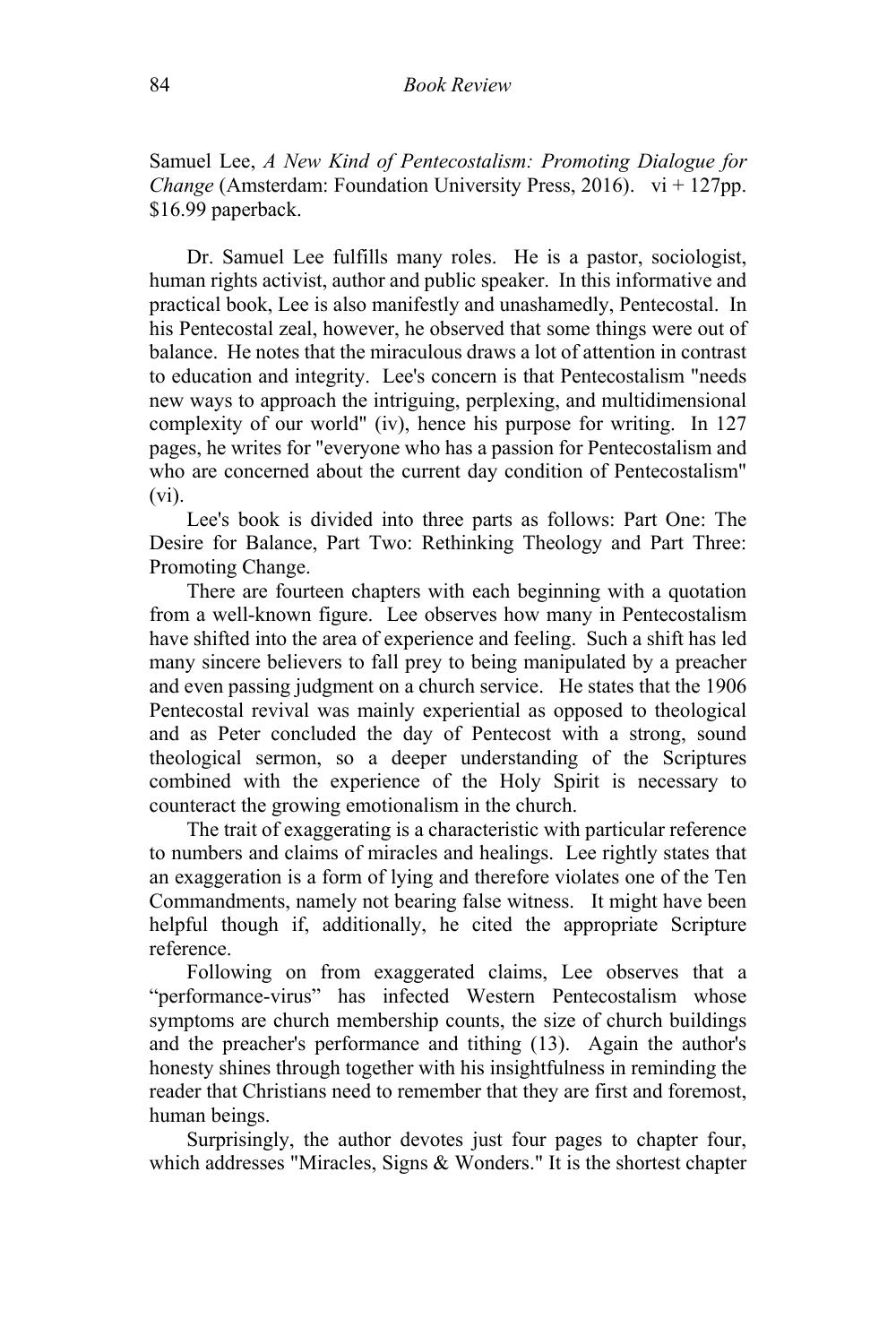in the book and yet Pentecostals are known for their belief and expectation of such phenomena. He rightly exposes that many people can become individualistic in their experience of the miraculous and so stresses the importance of seeing such in the context of an expression of God's love. Lee exposes two areas which exploit the miraculous, namely that of commercial gain through Christian books and television, and also through "witchcraft" where prayers are offered by Christians to God for marriage break-ups and even the death of enemies.

He concludes Part One in highlighting the trait of idolizing preachers and ministries and after summarizing, counsels the reader to approach Part Two with an open mind as the content may intimidate some.

Lee rightly points out that "religions of all types attempt to divide people" (43) and they require submission to their rules and contrasts how Jesus was different. However, he omits the mention of repentance in this context and leaves Jesus' words about adultery unqualified. By his admission, Lee is an advocate of "classical marriage" and its values but believes Pentecostals should not "create a judgmental atmosphere if our young generation makes such choices" in case they are "forced either to leave the church or to become hypocrites and lead secret lives" (46). It perhaps might have been helpful if he added a qualification which teaches that cohabitation is sin and damages one's testimony.

As a book about Pentecostalism, surprisingly only six pages are devoted to a chapter about the Holy Spirit. In this chapter, Lee introduces the concept of "Pneuma centrism" and admits his guilt of succumbing to it. However, he shows concern and provides practical wisdom as to a way forward away from Pneuma centrism while constructively criticizing Pentecostals and Pentecostalism.

Regarding interpreting Scripture, Lee rightly asserts that people can be inconsistent in their bible interpretation and states that he reads the Bible "only through the eyes of Jesus Christ" (66). Given this, however, Lee could be perceived as not advocating interpreting the Bible in its context/genre in the light of Christ. While offering useful insights into difficult Scriptures through examining them in the Aramaic text, he perhaps is deviating from the theme of the book. Also, there is a consensus that disputes the premise that the New Testament was written in Aramaic and then translated into Greek.

In chapter eleven, he gives an excellent explanation of culture, but perhaps digresses from the emphasis on Pentecostalism as the material is relevant and applicable to all Christians irrespective of their denominational background. The suggestion of rethinking vocabulary together with practical examples is something everyone could adapt to assist in promoting change. He concludes the book with a summary of